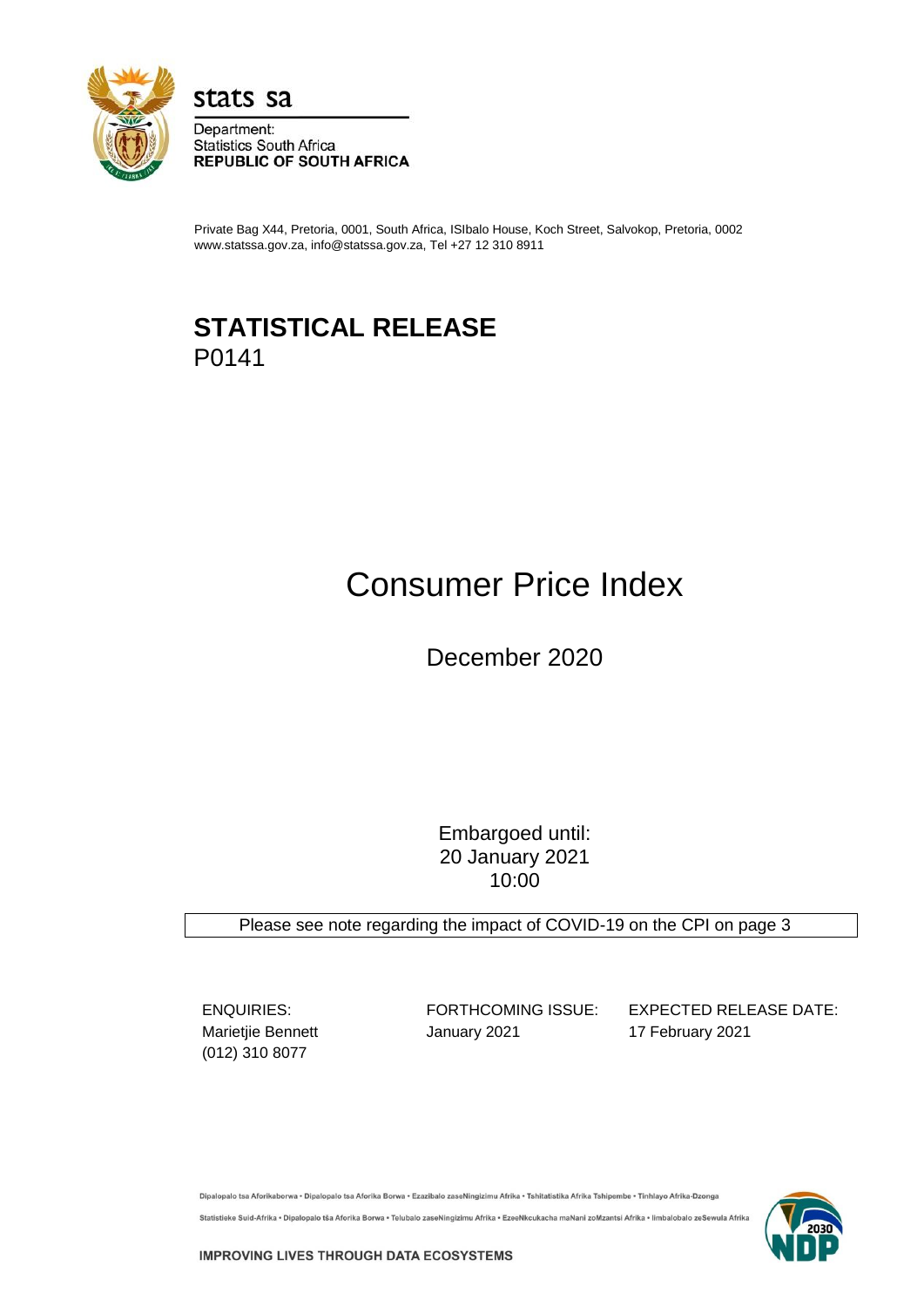## **CONTENTS**

| Table C - Contributions of the different groups to the annual percentage change in the CPI headline 6   |  |
|---------------------------------------------------------------------------------------------------------|--|
| Table D - Contributions of the different groups to the monthly percentage change in the CPI headline  6 |  |
|                                                                                                         |  |
|                                                                                                         |  |
|                                                                                                         |  |
|                                                                                                         |  |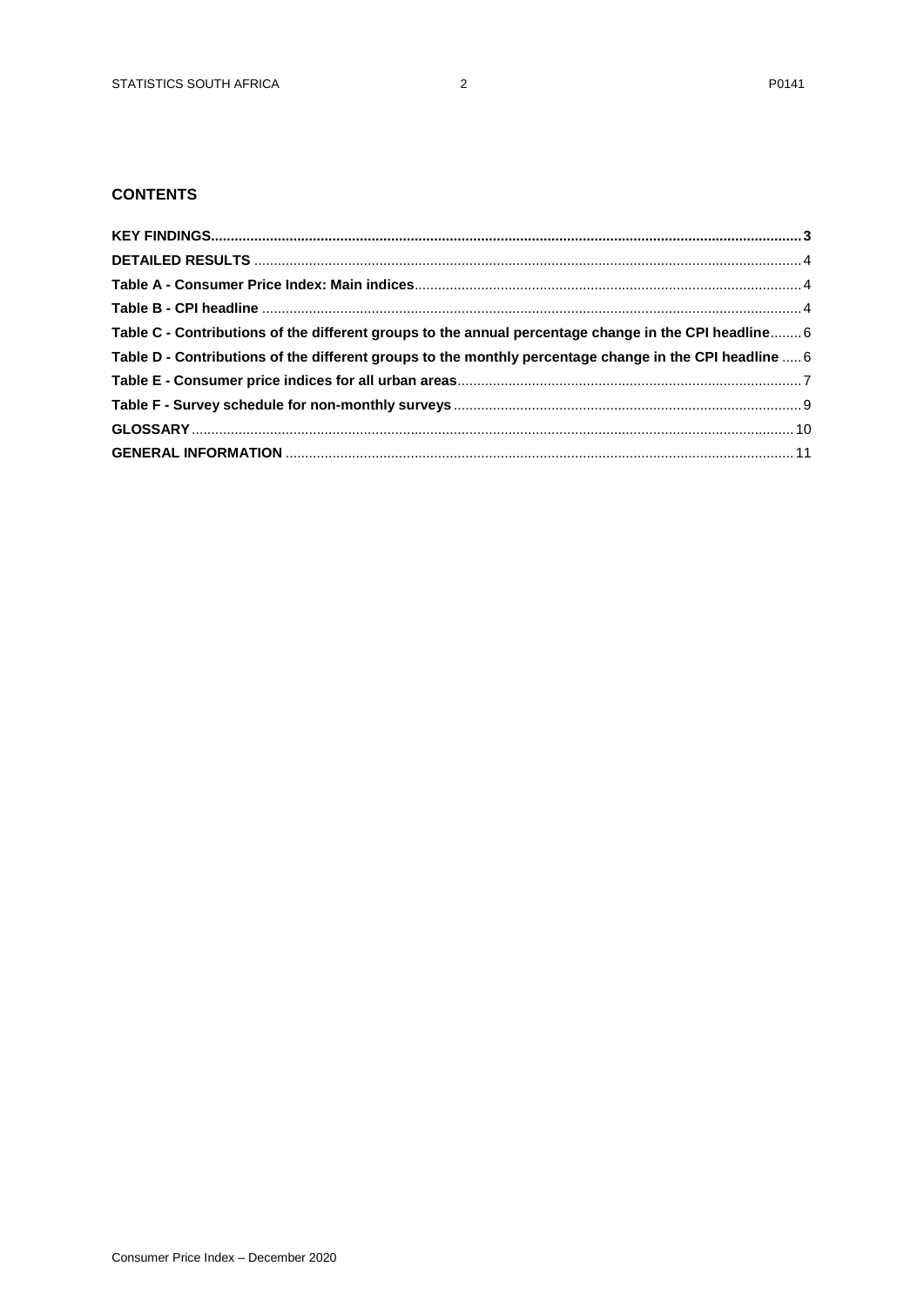#### <span id="page-2-0"></span>**KEY FINDINGS**

#### **Headline consumer price index (CPI for all urban areas)**

Annual consumer price inflation was 3,1% in December 2020, down from 3,2% in November 2020. The consumer price index increased by 0,2% month-on-month in December 2020.

The main contributors to the 3,1% annual inflation rate were food and non-alcoholic beverages; housing and utilities; and miscellaneous goods and services (Table C on page 6).

Food and non-alcoholic beverages increased by 6,0% year-on-year, and contributed 1,0 percentage point to the total CPI annual rate of 3,1%.

Housing and utilities increased by 2,7% year-on-year, and contributed 0,7 of a percentage point.

Miscellaneous goods and services increased by 7,0% year-on-year, and contributed 1,1 percentage points.

The annual inflation rates for goods and for services were 2,6% and 3,7% respectively. Provincial annual inflation rates ranged from 2,8% in Gauteng to 3,7% in Western Cape (Table A on page 4).

#### **Annual average headline consumer price index for 2020**

Average annual consumer price inflation was 3,3% in 2020 (i.e. the average CPI for all urban areas for 2020 compared with that for 2019). This was 0,8 of a percentage point lower than the corresponding average of 4,1% in 2019 (Table B2 on page 5).

**Note**: Not all items in the CPI are surveyed every month. Table F (page 9) shows the survey schedule for items that are not surveyed monthly.

#### **Note regarding COVID-19**

As a result of the ban on the sale of alcoholic beverages from retail outlets, restaurants, bars and hotels, the monthly changes in these indices will be imputed using the headline change in the CPI for January. This is the same procedure as that employed in 2020 when sales of certain products were not allowed.

In order to protect our staff during this period of high COVID-19 infections, Stats SA has suspended in-store collection of price data until 15 February. Prices will be collected from the online portals of chain stores and through telephoning where appropriate. While the number of prices feeding into the compilation of the CPI will be significantly lower, all effort is being made to minimise imputations. Data collection will be affected for January and February. Stats SA will notify users of any change in these arrangements.

Resulting from COVID-19 health protocols, retail-based prices recorded across all regions (including online prices) have been pooled to create national average price changes which are then applied to each elementary index at a regional level. This means that the geographic index (including total country) changes will, in the main, vary according to different weights and not different price changes.

#### **Risenga Maluleke**

 **Statistician-General**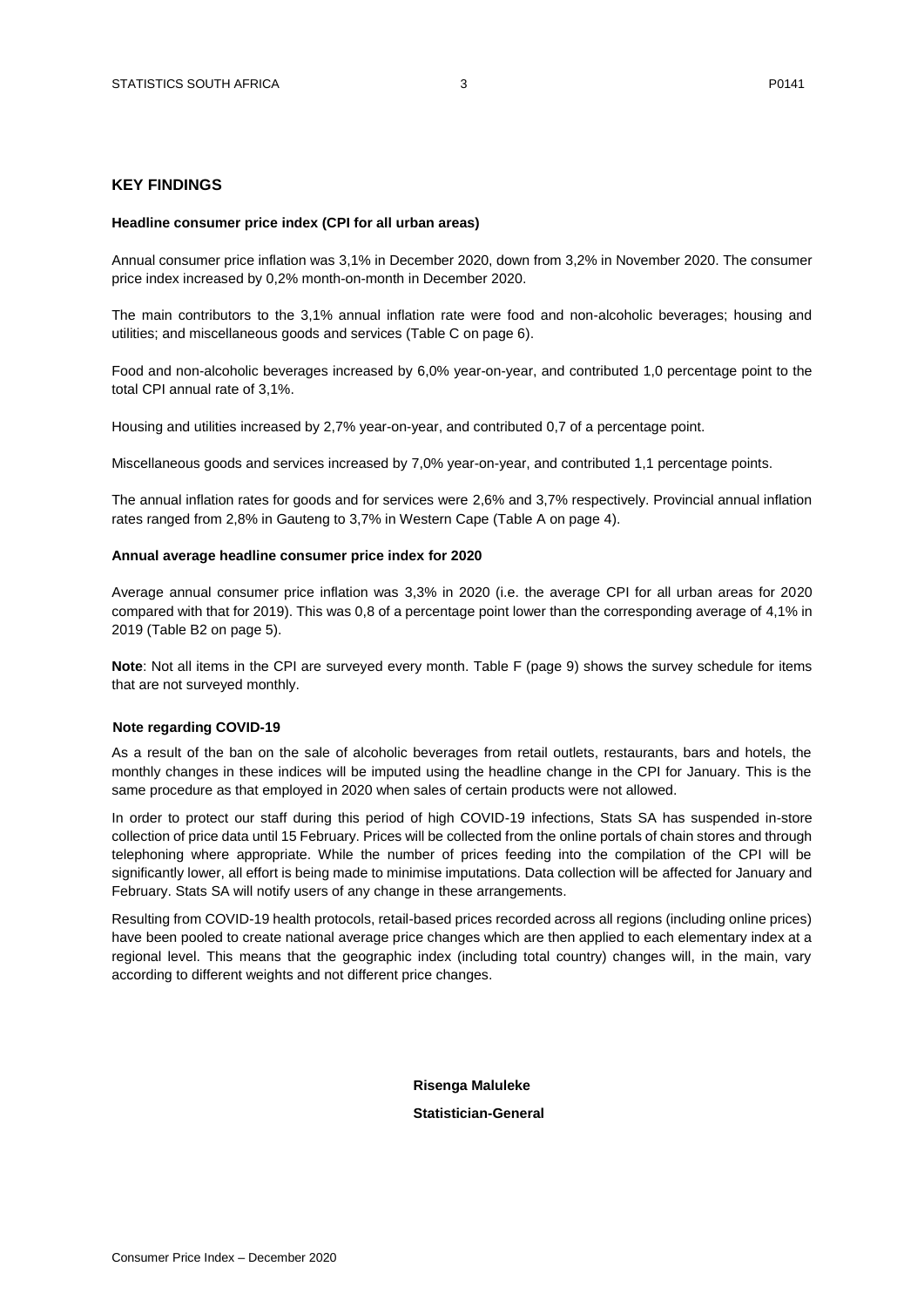## <span id="page-3-0"></span>**DETAILED RESULTS**

#### <span id="page-3-2"></span><span id="page-3-1"></span>**Table A - Consumer Price Index: Main indices**

#### **Unless otherwise stated the table refers to all urban areas.**

|                          |                                                            | Weight                  |        | Index (Dec 2016=100) | Percentage change |          |                        |                 |
|--------------------------|------------------------------------------------------------|-------------------------|--------|----------------------|-------------------|----------|------------------------|-----------------|
|                          | Group                                                      |                         |        | Dec 2019             | <b>Nov 2020</b>   | Dec 2020 | Dec 2020               | Dec 2020        |
|                          |                                                            |                         |        |                      |                   |          | VS.<br><b>Nov 2020</b> | VS.<br>Dec 2019 |
| All items (CPI Headline) |                                                            |                         | 100,00 | 113,8                | 117,1             | 117,3    | 0,2                    | 3,1             |
|                          | CPI excluding food and NAB, fuel and energy                |                         | 74,43  | 112,9                | 116,4             | 116,6    | 0,2                    | 3,3             |
| <b>Trimmed mean</b>      |                                                            |                         |        | 113,6                | 116,9             | 117,2    | 0,3                    | 3,2             |
| Analytical               | CPI for all goods                                          |                         | 48,70  | 112,2                | 115,0             | 115,1    | 0,1                    | 2,6             |
| series                   | CPI for durable goods                                      |                         | 7,81   | 105,1                | 108,4             | 108,7    | 0,3                    | 3,4             |
|                          | CPI for semi-durable goods                                 |                         | 5,68   | 104,4                | 105,2             | 105,2    | 0,0                    | 0,8             |
|                          | CPI for non-durable goods                                  |                         | 35,21  | 115,6                | 118,6             | 118,8    | 0,2                    | 2,8             |
|                          | <b>CPI for services</b>                                    |                         | 51,30  | 115,2                | 119,2             | 119,5    | 0,3                    | 3,7             |
|                          | CPI for administered prices                                | <b>Total</b>            | 16,17  | 122,2                | 122,6             | 122,4    | $-0,2$                 | 0,2             |
|                          |                                                            | Regulated               | 11,76  | 122,0                | 120,2             | 119,9    | $-0,2$                 | $-1,7$          |
|                          |                                                            | Not regulated           | 4,41   | 122,5                | 129,0             | 129,0    | 0,0                    | 5,3             |
|                          | <b>CPI excluding administered</b>                          |                         |        |                      |                   |          |                        |                 |
|                          | prices                                                     |                         | 83,83  | 112,1                | 116,0             | 116,3    | 0,3                    | 3,7             |
|                          | CPI for administered prices<br>excluding fuel and paraffin |                         | 11,54  | 120,2                | 126,5             | 126,5    | 0,0                    | 5,2             |
|                          | CPI excluding food and NAB                                 |                         | 82,76  | 114,1                | 116,9             | 117,0    | 0,1                    | 2,5             |
|                          | <b>CPI excluding fuel</b>                                  |                         | 95,42  | 113,1                | 117,3             | 117,5    | 0,2                    | 3,9             |
|                          | <b>CPI excluding food and NAB</b><br>and fuel              |                         | 78,18  | 113,4                | 117,1             | 117,3    | 0,2                    | 3,4             |
|                          | <b>CPI excluding housing</b>                               |                         | 75,38  | 113,3                | 116,8             | 117,0    | 0,2                    | 3,3             |
|                          | CPI excluding fuel and                                     |                         |        |                      |                   |          |                        |                 |
|                          | energy                                                     |                         | 91,67  | 112,7                | 116,7             | 117,0    | 0,3                    | 3,8             |
|                          | <b>CPI excluding energy</b>                                |                         | 96,25  | 113,4                | 116,6             | 116,8    | 0,2                    | 3,0             |
|                          | <b>CPI excluding owners'</b><br>equivalent rent            |                         | 86,68  | 114,2                | 117,9             | 118,1    | 0,2                    | 3,4             |
|                          | <b>CPI for pensioners</b>                                  |                         |        | 114,3                | 117,8             | 118,0    | 0,2                    | 3,2             |
| Geographic               | <b>CPI for total country</b>                               |                         | 100,00 | 113,5                | 116,8             | 117,0    | 0,2                    | 3,1             |
| <b>indices</b>           | <b>CPI for rural areas</b>                                 |                         | 12,23  | 111,4                | 114,7             | 115,0    | 0,3                    | 3,2             |
|                          | CPI per province                                           | <b>Western Cape</b>     | 17,25  | 115,7                | 119,7             | 120,0    | 0,3                    | 3,7             |
|                          |                                                            | <b>Eastern Cape</b>     | 8,04   | 112,7                | 116,1             | 116,4    | 0,3                    | 3,3             |
|                          |                                                            | <b>Northern Cape</b>    | 1,93   | 112,3                | 115,9             | 116,2    | 0,3                    | 3,5             |
|                          |                                                            | <b>Free State</b>       | 5,93   | 112,8                | 116,1             | 116,4    | 0,3                    | 3,2             |
|                          |                                                            | KwaZulu-Natal           | 12,70  | 112,1                | 115,6             | 115,8    | 0,2                    | 3,3             |
|                          |                                                            | <b>North West</b>       | 5,31   | 111,1                | 114,5             | 114,7    | 0,2                    | 3,2             |
|                          |                                                            | Gauteng                 | 36,25  | 113,9                | 116,9             | 117,1    | 0,2                    | 2,8             |
|                          |                                                            | Mpumalanga              | 6,89   | 112,2                | 115,1             | 115,4    | 0,3                    | 2,9             |
|                          |                                                            | Limpopo                 | 5,70   | 112,9                | 116,0             | 116,2    | 0,2                    | 2,9             |
| <b>Deciles</b>           | CPI per expenditure decile                                 | $\mathbf{1}$            | 0,50   | 111,2                | 114,9             | 115,2    | 0,3                    | 3,6             |
|                          |                                                            | $\overline{2}$          | 1,13   | 111,4                | 115,2             | 115,5    | 0,3                    | 3,7             |
|                          |                                                            | $\overline{\mathbf{3}}$ | 1,89   | 111,4                | 114,8             | 115,1    | 0,3                    | 3,3             |
|                          |                                                            | 4                       | 2,81   | 111,7                | 114,7             | 115,0    | 0,3                    | 3,0             |
|                          |                                                            | 5                       | 3,93   | 111,7                | 114,6             | 114,9    | 0,3                    | 2,9             |
|                          |                                                            | 6                       | 5,61   | 111,7                | 114,5             | 114,8    | 0,3                    | 2,8             |
|                          |                                                            | $\overline{7}$          | 7,91   | 112,5                | 115,3             | 115,6    | 0,3                    | 2,8             |
|                          |                                                            | 8                       | 11,30  | 113,1                | 116,0             | 116,2    | 0,2                    | 2,7             |
|                          |                                                            | 9                       | 16,35  | 114,6                | 117,8             | 118,0    | 0,2                    | 3,0             |
|                          |                                                            | 10                      | 48,57  | 114,5                | 118,1             | 118,3    | 0,2                    | 3,3             |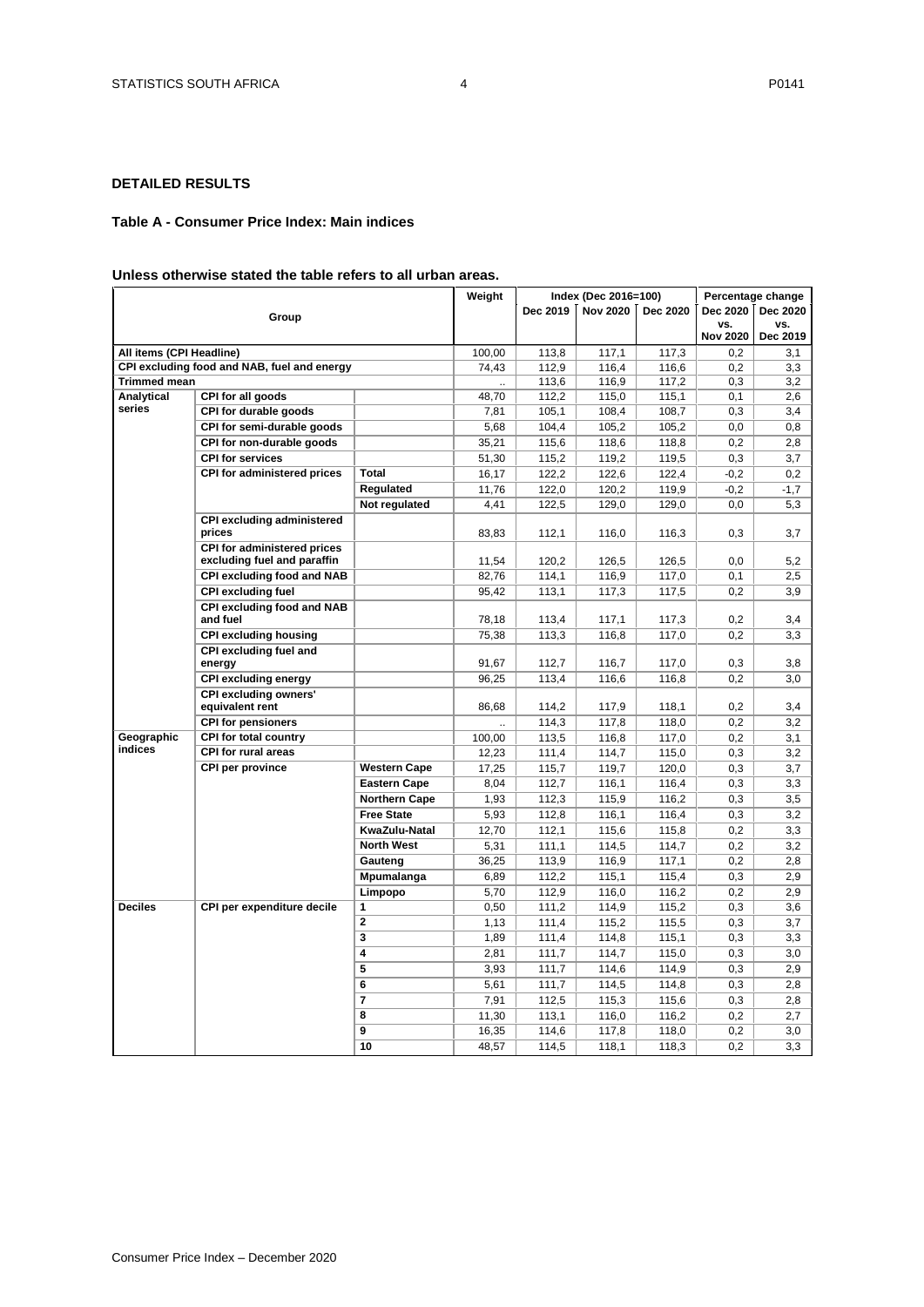#### **Table B - CPI headline**

## **Table B1 - CPI headline index numbers (Dec 2016=100)**

| Year | Jan   | Feb   | Mar   | Apr   | Mav   | Jun   | Jul   | Aug   | Sep   | Oct   | Nov   | Dec   | Average <sup>1</sup> |
|------|-------|-------|-------|-------|-------|-------|-------|-------|-------|-------|-------|-------|----------------------|
| 2016 | 94.4  | 95.7  | 96,4  | 97,2  | 97.4  | 97.9  | 98,7  | 98,6  | 98.8  | 99,3  | 99,6  | 100,0 | 97,8                 |
| 2017 | 100,6 | 101.  | 102.3 | 102,4 | 102.  | 102,9 | 103,2 | 103,3 | 103.8 | 104.1 | 104,2 | 104,  | 103,0                |
| 2018 | 105.0 | 105.8 | 106.2 | 107.0 | 107,2 | 107.6 | 108.5 | 108.4 | 108.9 | 109.4 | 109.6 | 109,4 | 107.8                |
| 2019 | 109,2 | 110.1 | 111.0 | 11.7  | 112,0 | 112.4 | 112,8 | 113,1 | 113.4 | 113,4 | 113,5 | 113.8 | 112,2                |
| 2020 | 114.1 | 115.2 | 115.6 | 15,0  | 114.3 | 114.9 | 116,4 | 116.6 | 16.8  | 117.1 | 117.  | 117.3 | 115,9                |

## **Table B2 - CPI headline year-on-year rates**

| Year | Jan | Feb | Mar | Apr | Mav | Jun | Jul | Aug | Sep   | Oct | Nov | <b>Dec</b>           | Average <sup>1</sup> |
|------|-----|-----|-----|-----|-----|-----|-----|-----|-------|-----|-----|----------------------|----------------------|
| 2016 | 6,2 | 7.0 | 6,3 | 6,2 | 6.7 | 6,3 | 6,0 | 5,9 | 6,1   | 6.4 | 6,6 | 6,8                  | 6,4                  |
| 2017 | 6.6 | 6,3 | 6,1 | 5,3 | 5.4 | 5.  | 4.6 | 4.8 | 5.1   | 4.8 | 4.6 | 4.7                  | 5.3                  |
| 2018 | 4.4 | 4.0 | 3,8 | 4.5 | 4.4 | 4.6 | 5.1 | 4.9 | 4.9   | 5.1 | 5.2 | 4,5                  |                      |
| 2019 | 4.0 | 4.1 | 4.5 | 4.4 | 4,5 | 4.5 | 4.0 | 4.3 | -4. . | 3,7 | 3,6 | 4,0                  | 4. .                 |
| 2020 | 4,5 | 4,6 | 4.1 | 3,0 | 2.1 | 2.2 | 3,2 | 3,1 | 3,0   | 3,3 | 3,2 | 2 <sub>1</sub><br>J. | 3.3                  |

<sup>1</sup> Annual average.



## **Figure 1 - CPI headline index numbers and year-on-year rates**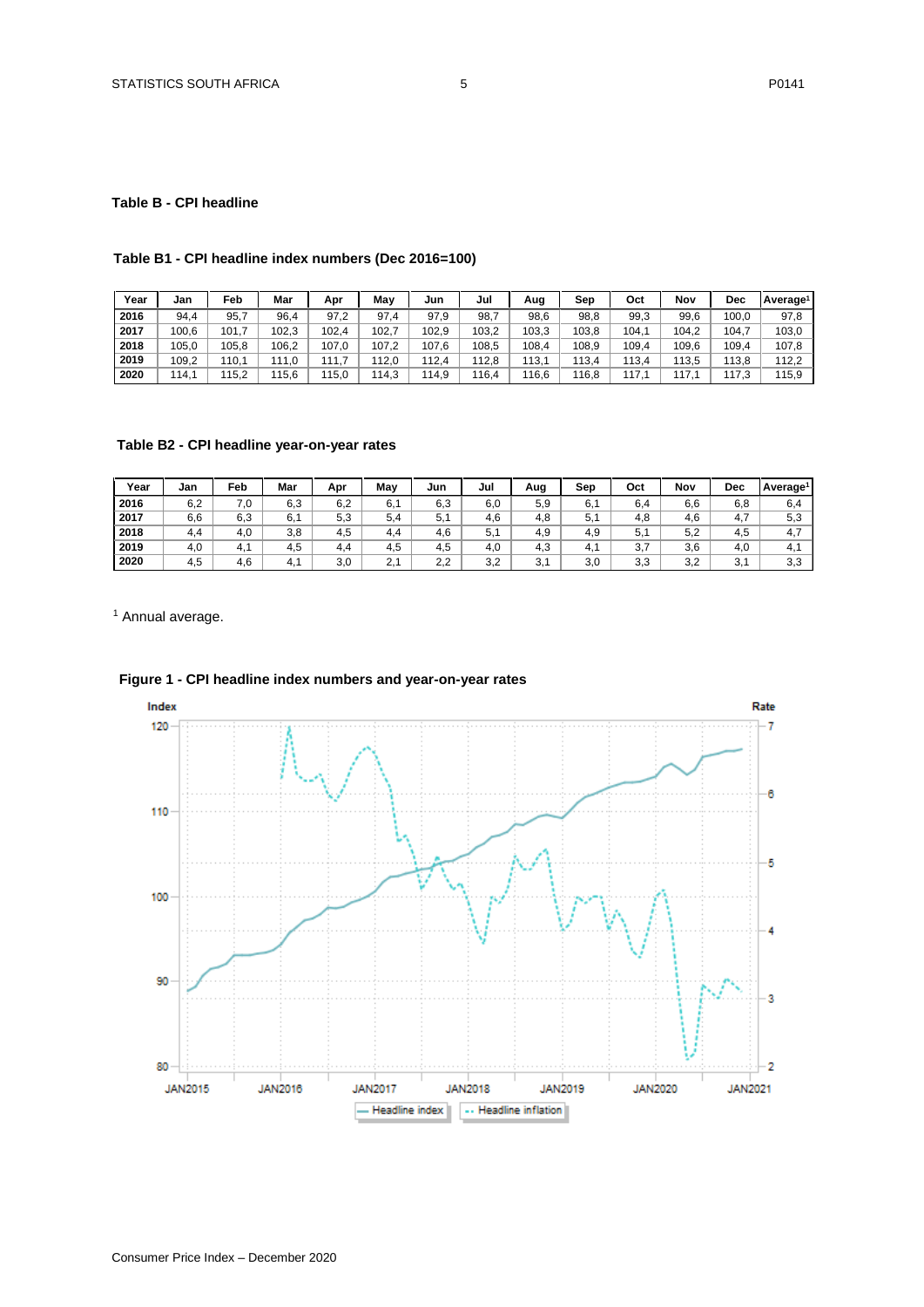## <span id="page-5-1"></span><span id="page-5-0"></span>**Table C - Contributions of the different groups to the annual percentage change in the CPI headline**

|                                        | Contribution    |          |
|----------------------------------------|-----------------|----------|
| Group                                  | <b>Nov 2020</b> | Dec 2020 |
| Food and non-alcoholic beverages       | 1,0             | 1,0      |
| Alcoholic beverages and tobacco        | 0,2             | 0,2      |
| <b>Housing and utilities</b>           | 0.7             | 0,7      |
| <b>Household contents and services</b> | 0,1             | 0,1      |
| Health                                 | 0,1             | 0,1      |
| <b>Transport</b>                       | $-0,2$          | $-0,2$   |
| <b>Recreation and culture</b>          | 0,1             | 0,1      |
| <b>Education</b>                       | 0,2             | 0,2      |
| Miscellaneous goods and services       | 1,1             | 1,1      |
| Residual                               | $-0,1$          | $-0,2$   |
| All Items                              | 3,2             | 3,1      |

## **Table D - Contributions of the different groups to the monthly percentage change in the CPI headline**

|                                  | <b>Contribution</b> |          |  |  |  |
|----------------------------------|---------------------|----------|--|--|--|
| Group                            | <b>Nov 2020</b>     | Dec 2020 |  |  |  |
| Food and non-alcoholic beverages | 0,1                 | 0,1      |  |  |  |
| <b>Transport</b>                 | $-0,1$              | 0,0      |  |  |  |
| Residual                         | 0,0                 | 0,1      |  |  |  |
| All Items                        | 0,0                 | 0.2      |  |  |  |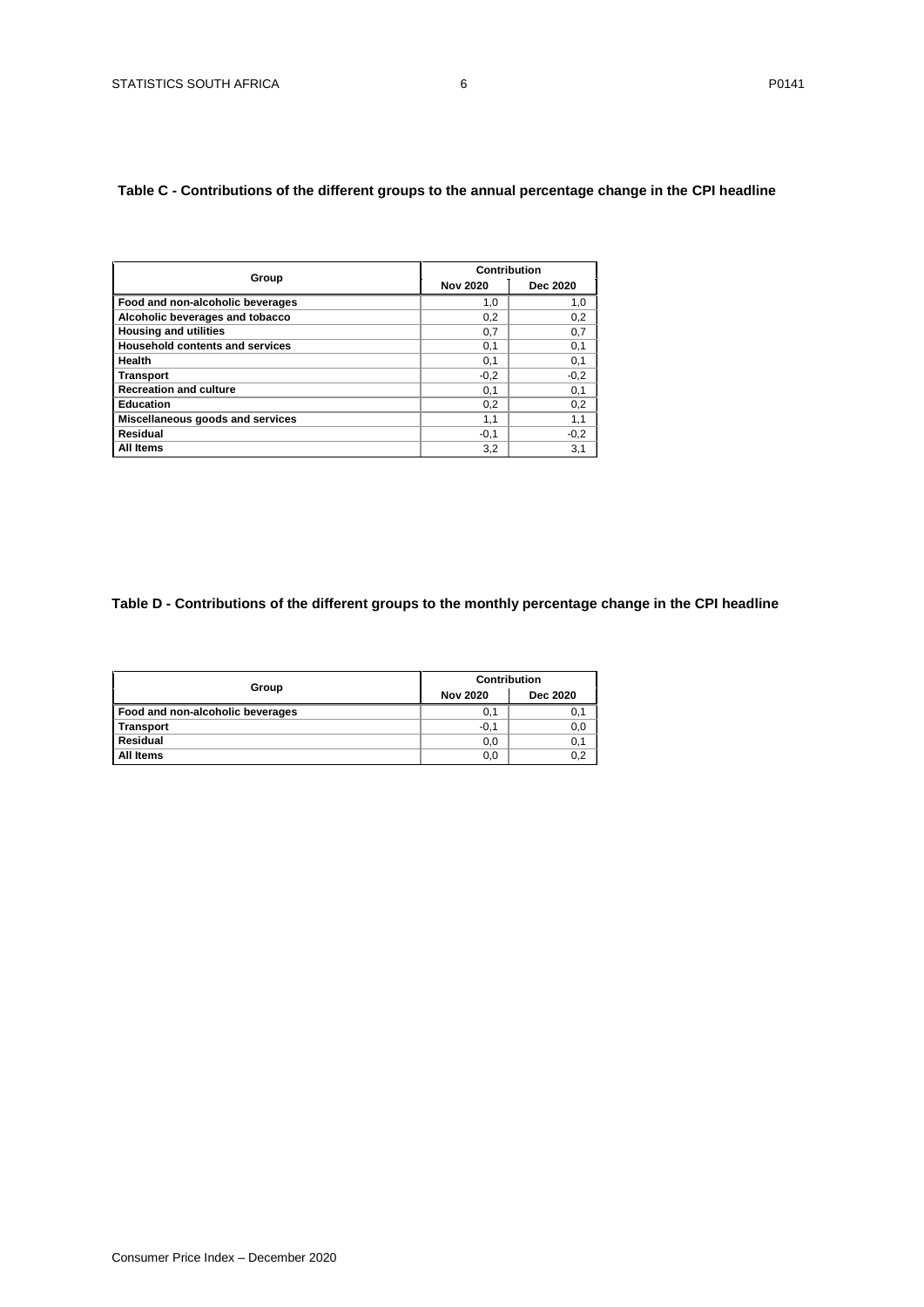## <span id="page-6-0"></span>**Table E - Consumer price indices for all urban areas**

|                          |                                              |                             | Weight |          | Index (Dec 2016=100) |          |                 | Percentage change |
|--------------------------|----------------------------------------------|-----------------------------|--------|----------|----------------------|----------|-----------------|-------------------|
|                          |                                              |                             |        | Dec 2019 | <b>Nov 2020</b>      | Dec 2020 | Dec 2020        | Dec 2020          |
|                          | Group                                        |                             |        |          |                      |          | VS.             | VS.               |
|                          |                                              |                             |        |          |                      |          | <b>Nov 2020</b> | Dec 2019          |
| All items (CPI           |                                              |                             |        |          |                      |          |                 |                   |
| Headline)<br>Food and    |                                              |                             | 100,00 | 113.8    | 117.1                | 117.3    | 0.2             | 3.1               |
| non-                     | Food                                         |                             | 17,24  | 112,1    | 118,2                | 118,8    | 0,5             | 6,0               |
| alcoholic                |                                              |                             | 15,48  | 111,5    | 117,7                | 118,4    | 0,6             | 6,2               |
| beverages                |                                              | Processed                   | 8,67   | 111,6    | 118,0                | 118,8    | 0,7             | 6,5               |
|                          |                                              | <b>Unprocessed</b>          | 6,81   | 111,4    | 117,5                | 118,0    | 0.4             | 5.9               |
|                          |                                              | <b>Bread and</b><br>cereals | 3,21   | 103,7    | 108,2                | 108,9    | 0,6             | 5,0               |
|                          |                                              | <b>Meat</b>                 | 5,46   | 118,4    | 125,6                | 127,1    | 1,2             | 7,3               |
|                          |                                              | <b>Fish</b>                 | 0,40   | 118,0    | 122,4                | 124,2    | 1,5             | 5,3               |
|                          |                                              | Milk, eggs and<br>cheese    | 2,57   | 108,9    | 115,6                | 115,9    | 0,3             | 6,4               |
|                          |                                              | Oils and fats               | 0,45   | 102,1    | 110,7                | 112,5    | 1,6             | 10,2              |
|                          |                                              | <b>Fruit</b>                | 0,34   | 96,4     | 108,4                | 107,8    | $-0,6$          | 11,8              |
|                          |                                              | Vegetables                  | 1,30   | 113,5    | 118,6                | 116,0    | $-2,2$          | 2,2               |
|                          |                                              | Sugar, sweets               |        |          |                      |          |                 |                   |
|                          |                                              | and desserts                | 0,56   | 113,2    | 121,4                | 122,7    | 1,1             | 8,4               |
|                          |                                              | Other food                  | 1,19   | 108,5    | 111,8                | 112,4    | 0,5             | 3,6               |
|                          | Non-alcoholic beverages                      |                             | 1,76   | 117,1    | 122,2                | 122,5    | 0,2             | 4,6               |
|                          |                                              | <b>Hot beverages</b>        | 0,65   | 112,1    | 119,5                | 119,8    | 0,3             | 6,9               |
|                          |                                              | <b>Cold beverages</b>       | 1.11   | 120,0    | 123,8                | 124.1    | 0.2             | 3.4               |
| <b>Alcoholic</b>         |                                              |                             | 5,82   | 115,5    | 119,9                | 119,9    | 0,0             | 3,8               |
| beverages<br>and tobacco | <b>Alcoholic beverages</b>                   |                             | 3,89   | 116,7    | 120,2                | 120,3    | 0,1             | 3,1               |
|                          |                                              | <b>Spirits</b>              | 0,86   | 115,7    | 120,1                | 120,4    | 0,2             | 4,1               |
|                          |                                              | Wine                        | 1,05   | 122,6    | 128,9                | 128,7    | $-0,2$          | 5,0               |
|                          |                                              | <b>Beer</b>                 | 1,98   | 114,1    | 115,7                | 115,9    | 0,2             | 1,6               |
|                          | <b>Tobacco</b>                               |                             | 1,93   | 113,1    | 119,2                | 119,1    | $-0,1$          | 5,3               |
| <b>Clothing and</b>      |                                              |                             | 3,83   | 105,9    | 106,0                | 106,2    | 0,2             | 0,3               |
| footwear                 | Clothing                                     |                             | 2,71   | 106,6    | 106,9                | 107,0    | 0,1             | 0,4               |
|                          | Footwear                                     |                             | 1,12   | 104,1    | 104,0                | 104,1    | 0,1             | 0,0               |
| <b>Housing and</b>       |                                              |                             | 24,62  | 115,1    | 118,0                | 118,2    | 0,2             | 2,7               |
| utilities                | <b>Actual rentals for housing</b>            |                             | 3,52   | 112,6    | 113,6                | 114,0    | 0,4             | 1,2               |
|                          | Owners' equivalent rent                      |                             | 13,32  | 110,9    | 111,8                | 112,1    | 0,3             | 1,1               |
|                          | <b>Maintenance and repair</b>                |                             | 0,82   | 110,4    | 113,2                | 112,9    | $-0,3$          | 2,3               |
|                          | Water and other services                     |                             | 3,16   | 127,7    | 135,4                | 135,4    | 0,0             | 6,0               |
|                          | <b>Electricity and other fuels</b>           |                             | 3,80   | 123,1    | 130,5                | 130,5    | 0,0             | 6,0               |
| Household                |                                              |                             | 4,35   | 107,9    | 109,6                | 109,8    | 0,2             | 1,8               |
| contents and<br>services | Furnishings, floor coverings<br>and textiles |                             | 0,81   | 93,3     | 91,5                 | 91,1     | $-0,4$          | $-2,4$            |
|                          | Appliances, tableware and<br>equipment       |                             | 0,73   | 100,1    | 101,6                | 101,2    | $-0,4$          | 1,1               |
|                          | <b>Supplies and services</b>                 |                             | 2,81   | 114,2    | 117,0                | 117,5    | 0,4             | 2,9               |
|                          |                                              | <b>Domestic</b>             |        |          |                      |          |                 |                   |
|                          |                                              | workers' wages              | 2,45   | 115,5    | 118,7                | 119,4    | 0,6             | 3.4               |
| <b>Health</b>            |                                              |                             | 1,40   | 116,5    | 121,5                | 121,7    | 0,2             | 4,5               |
|                          | <b>Medical products</b>                      |                             | 0,53   | 112,8    | 116,4                | 116,9    | 0.4             | 3,6               |
|                          | <b>Medical services</b>                      |                             | 0,87   | 119,0    | 124,9                | 124,9    | 0,0             | 5,0               |
|                          |                                              |                             |        |          |                      |          |                 |                   |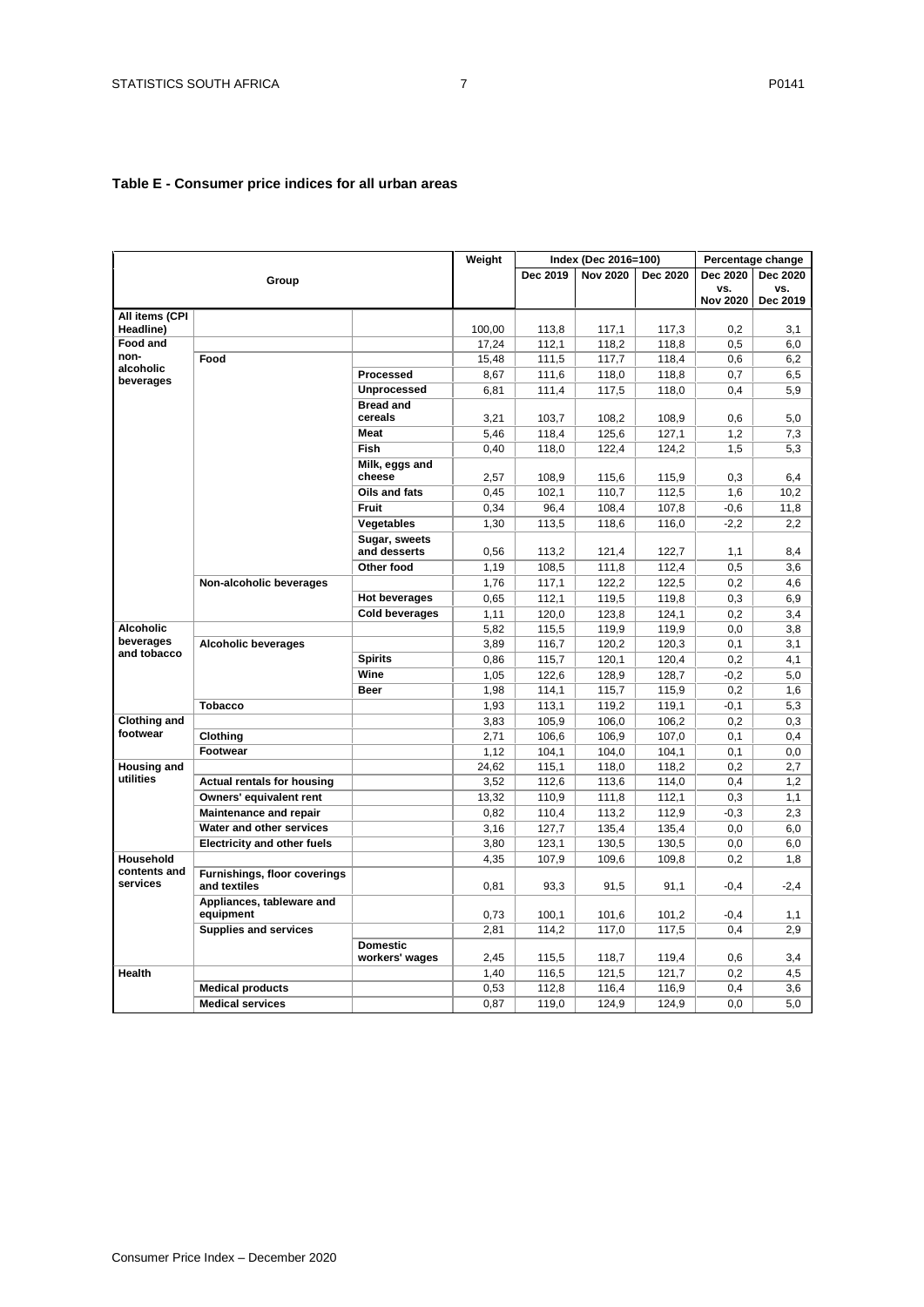## **Table E - Consumer price indices for all urban areas (concluded)**

|                                               |                                                   |               | Weight |          | Index (Dec 2016=100) |          |                 | Percentage change |
|-----------------------------------------------|---------------------------------------------------|---------------|--------|----------|----------------------|----------|-----------------|-------------------|
|                                               | Group                                             |               |        | Dec 2019 | <b>Nov 2020</b>      | Dec 2020 | Dec 2020        | Dec 2020          |
|                                               |                                                   |               |        |          |                      |          | VS.             | VS.               |
|                                               |                                                   |               |        |          |                      |          | <b>Nov 2020</b> | Dec 2019          |
| <b>Transport</b>                              |                                                   |               | 14,28  | 116,5    | 114,2                | 114,6    | 0,4             | $-1,6$            |
|                                               | <b>Purchase of vehicles</b>                       |               | 6,12   | 110,3    | 114,5                | 115,1    | 0,5             | 4,4               |
|                                               | Private transport operation                       |               | 5,86   | 123,6    | 113,7                | 113,2    | $-0,4$          | $-8,4$            |
|                                               |                                                   | Fuel          | 4,58   | 127,1    | 112,9                | 112,2    | $-0,6$          | $-11,7$           |
|                                               |                                                   | Other running |        |          |                      |          |                 |                   |
|                                               |                                                   | costs         | 1,28   | 111,2    | 116,6                | 116,6    | 0,0             | 4,9               |
|                                               | <b>Public transport</b>                           |               | 2,30   | 115,3    | 114,7                | 116,7    | 1,7             | 1,2               |
| Communication                                 |                                                   |               | 2,63   | 99,8     | 99,4                 | 99,3     | $-0,1$          | $-0,5$            |
|                                               | Postal services and<br>telecommunication services |               | 2,43   | 102,4    | 102,2                | 102,2    | 0,0             | $-0,2$            |
|                                               | Telecommunication<br>equipment                    |               | 0,20   | 68,8     | 67,0                 | 65,6     | $-2,1$          | $-4,7$            |
| <b>Recreation and</b>                         |                                                   |               | 5,16   | 102,7    | 104,4                | 104,4    | 0,0             | 1,7               |
| culture                                       | <b>Recreational equipment</b>                     |               | 1,25   | 95,7     | 97,8                 | 97,9     | 0,1             | 2,3               |
|                                               | <b>Recreational and cultural</b><br>services      |               | 3,10   | 102,8    | 103,5                | 103,5    | 0,0             | 0,7               |
|                                               | Books, newspapers and                             |               |        |          |                      |          |                 |                   |
|                                               | stationery                                        |               | 0,64   | 118,5    | 125,3                | 125,0    | $-0,2$          | 5,5               |
|                                               | Package holidays                                  |               | 0,17   | 94,1     | 92.8                 | 94,8     | 2,2             | 0,7               |
| <b>Education</b>                              |                                                   |               | 2,53   | 121,8    | 129,6                | 129,6    | 0,0             | 6,4               |
|                                               | Primary and secondary                             |               | 1,54   | 123,8    | 133,1                | 133,1    | 0,0             | 7,5               |
|                                               | <b>Tertiarv</b>                                   |               | 0.99   | 118.7    | 124,3                | 124.3    | 0,0             | 4,7               |
| <b>Restaurants</b>                            |                                                   |               | 3,09   | 109,9    | 110,1                | 109,5    | $-0,5$          | $-0,4$            |
| and hotels                                    | <b>Restaurants</b>                                |               | 1,98   | 116,5    | 116,8                | 117,7    | 0,8             | 1,0               |
|                                               | <b>Hotels</b>                                     |               | 1,11   | 97,1     | 97,2                 | 93,8     | $-3,5$          | $-3,4$            |
| <b>Miscellaneous</b><br>goods and<br>services |                                                   |               | 15,05  | 119,2    | 127,5                | 127,5    | 0,0             | 7,0               |
|                                               | <b>Personal care</b>                              |               | 2.12   | 106.5    | 107,5                | 107,5    | 0,0             | 0,9               |
|                                               | Insurance                                         |               | 10,06  | 123,4    | 132,9                | 133,0    | 0,1             | 7,8               |
|                                               | <b>Financial services</b>                         |               | 1,53   | 116.4    | 125,0                | 125,0    | 0,0             | 7,4               |
|                                               | Other goods and services                          |               | 1,34   | 111,1    | 120,6                | 120,6    | 0,0             | 8,6               |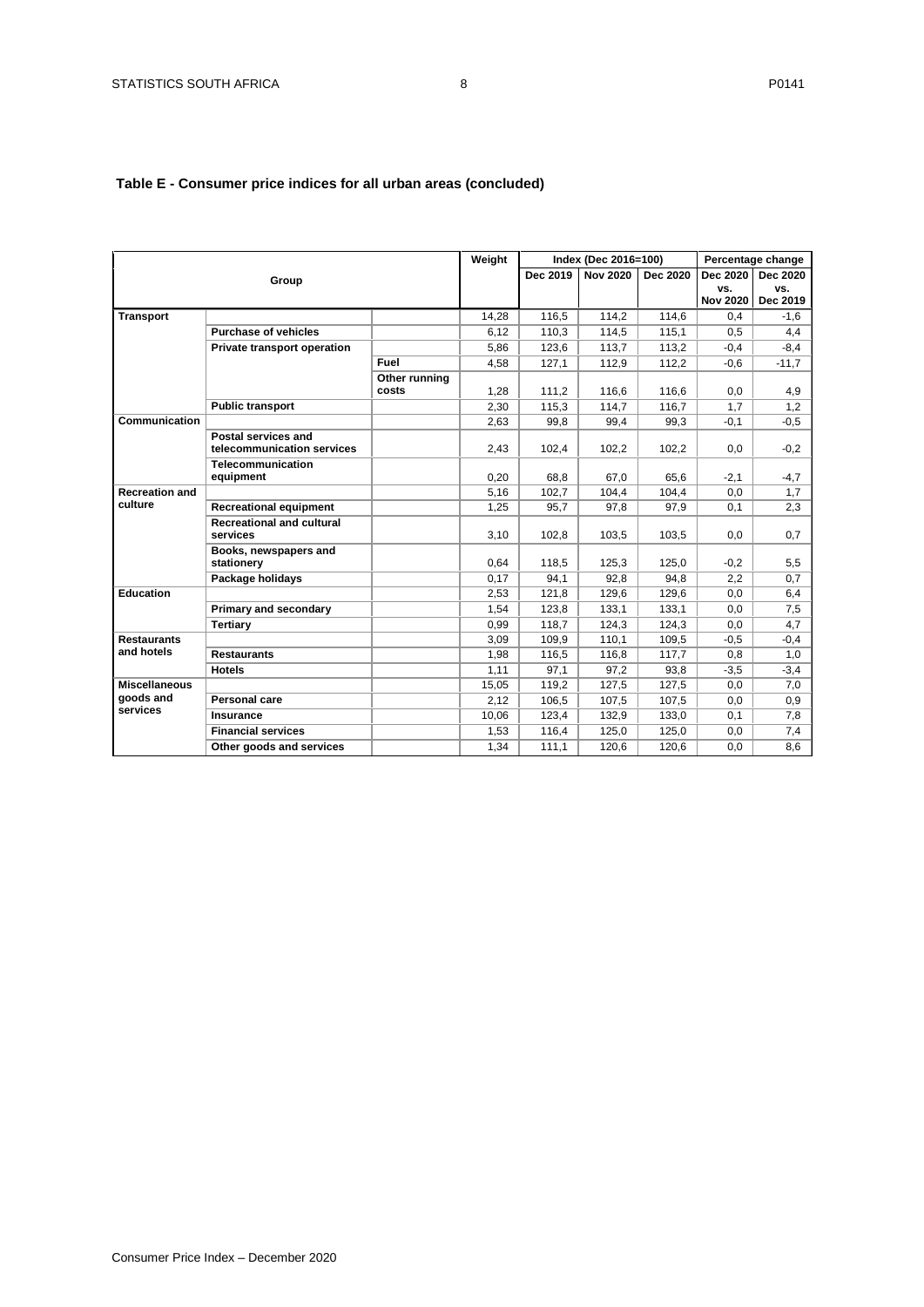## <span id="page-8-0"></span>**Table F - Survey schedule for non-monthly surveys**

| Quarterly                                                          |                                                                                                                                      |  |  |  |  |  |
|--------------------------------------------------------------------|--------------------------------------------------------------------------------------------------------------------------------------|--|--|--|--|--|
| January, April, July, October                                      | Gymnasium fees (Recreation and culture)<br>Funeral<br>expenses, funeral<br>policies,<br>maintenance<br>gravestone<br>(Miscellaneous) |  |  |  |  |  |
|                                                                    | Private-sector hospitals (Health)                                                                                                    |  |  |  |  |  |
| February, May, August, November                                    | Rugby tickets (Recreation and culture)                                                                                               |  |  |  |  |  |
|                                                                    | Cricket tickets (Recreation and culture)                                                                                             |  |  |  |  |  |
|                                                                    | Actual rentals for housing, owners' equivalent rent (Housing and<br>utilities)                                                       |  |  |  |  |  |
| March, June, September, December                                   | Domestic workers' wages (Household contents and services)                                                                            |  |  |  |  |  |
|                                                                    | Taxi fares, train fares (Transport)                                                                                                  |  |  |  |  |  |
|                                                                    | Motor vehicle insurance (Miscellaneous)                                                                                              |  |  |  |  |  |
| <b>Biannual</b>                                                    |                                                                                                                                      |  |  |  |  |  |
| January, July                                                      | Building insurance, household content insurance (Miscellaneous)                                                                      |  |  |  |  |  |
| February, April                                                    | Medical aid (Miscellaneous)                                                                                                          |  |  |  |  |  |
| April, October                                                     | Television licences (Recreation and culture)                                                                                         |  |  |  |  |  |
| May, November                                                      | Electricians, plumbers (Housing and utilities)                                                                                       |  |  |  |  |  |
| July, August                                                       | Municipal charges for water, property rates and electricity (Housing and<br>utilities)                                               |  |  |  |  |  |
| Annual                                                             |                                                                                                                                      |  |  |  |  |  |
|                                                                    | Post box rental (Communication)                                                                                                      |  |  |  |  |  |
| January                                                            | Lotto tickets (Recreation and culture)                                                                                               |  |  |  |  |  |
| February                                                           | Private-sector doctors and dentists (Health)                                                                                         |  |  |  |  |  |
|                                                                    | School and university tuition fees (Education)                                                                                       |  |  |  |  |  |
| March                                                              | Toll fees (Transport)                                                                                                                |  |  |  |  |  |
|                                                                    | University boarding fees (Restaurants and hotels)                                                                                    |  |  |  |  |  |
|                                                                    | Crèche fees (Miscellaneous)                                                                                                          |  |  |  |  |  |
|                                                                    | Public-sector hospitals and doctors (Health)                                                                                         |  |  |  |  |  |
| April                                                              | Stamps (Communication)                                                                                                               |  |  |  |  |  |
| Other                                                              |                                                                                                                                      |  |  |  |  |  |
| January, March, April, June, July, September,<br>October, December | Local bus fares (Transport)                                                                                                          |  |  |  |  |  |

Additional surveys are conducted for these items when Stats SA is aware of significant price changes outside regular survey months.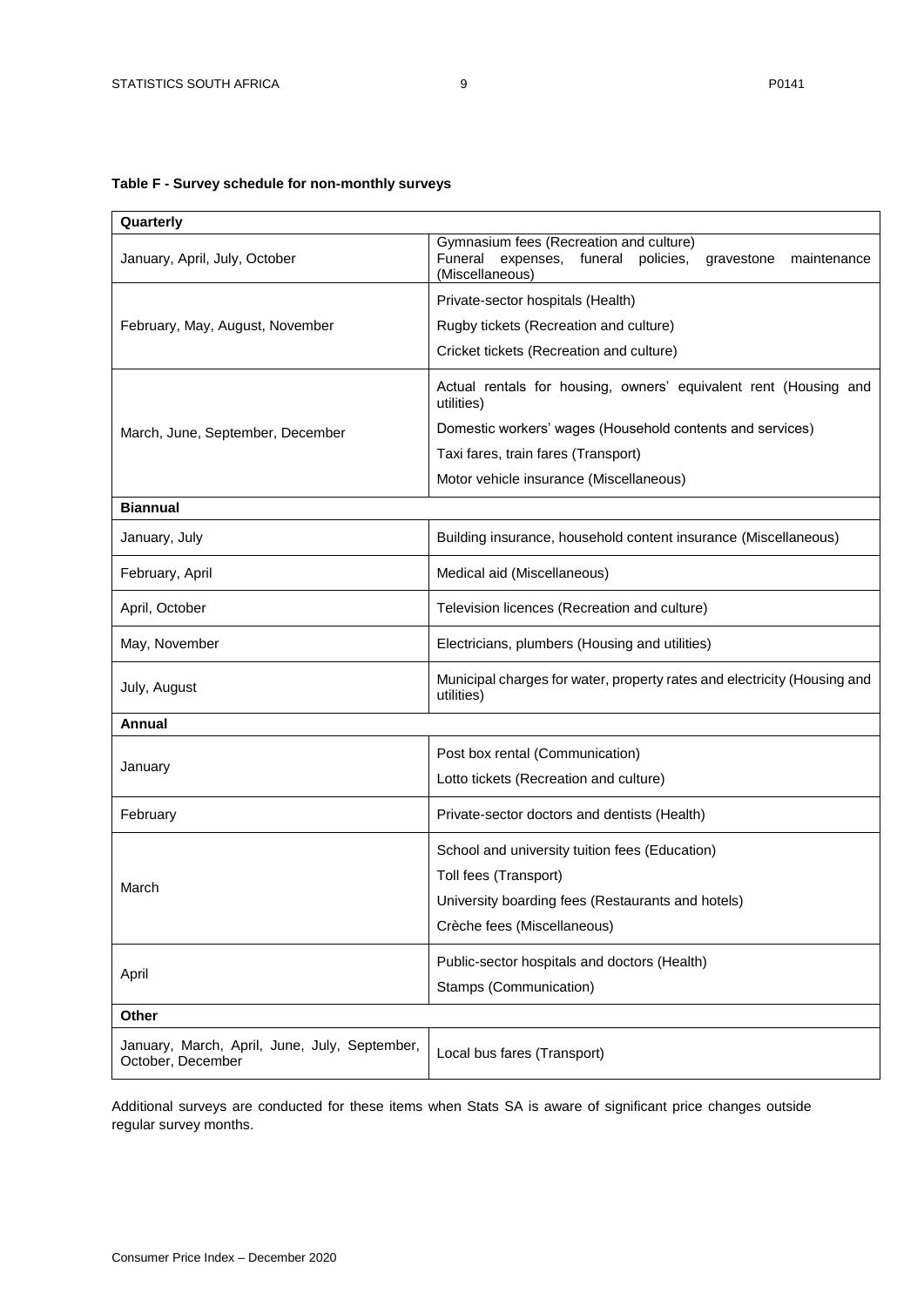### <span id="page-9-0"></span>**GLOSSARY**

A complete set of definitions is available in the methods and sources document on the Stats SA website [http://www.statssa.gov.za/?page\\_id=2528](http://www.statssa.gov.za/?page_id=2528)

| <b>Annual inflation rate</b>        | The annual inflation rate is the change in the index of the relevant month of<br>the current year compared with the index of the same month in the previous<br>year expressed as a percentage.                                                                                                                                                                                                                                                                                                                                                                                                                            |
|-------------------------------------|---------------------------------------------------------------------------------------------------------------------------------------------------------------------------------------------------------------------------------------------------------------------------------------------------------------------------------------------------------------------------------------------------------------------------------------------------------------------------------------------------------------------------------------------------------------------------------------------------------------------------|
| Annual percentage change            | The annual percentage change is the change in the index of the relevant<br>month of the current year compared with the index of the same month in the<br>previous year expressed as a percentage.                                                                                                                                                                                                                                                                                                                                                                                                                         |
| Average annual inflation rate       | The average annual inflation rate is the change in the average index of one<br>year compared with the average index of the previous year expressed as a<br>percentage.                                                                                                                                                                                                                                                                                                                                                                                                                                                    |
| Average annual percentage<br>change | The average annual percentage change is the change in the average index<br>of one year compared with the average index of the previous year expressed<br>as a percentage.                                                                                                                                                                                                                                                                                                                                                                                                                                                 |
| <b>CPI for administered prices</b>  | An administered price is defined as the price of a product which is set<br>consciously by an individual producer or group of producers and/or any price<br>which can be determined or influenced by government, either directly or<br>through a government agency/institution without reference to market forces.<br>Products and services included are assessment rates, water, electricity,<br>paraffin, petrol, diesel, public transport - trains, motor licences, motor<br>registration, telephone fees, cell calls, television licence, school fees,<br>university/technicons/colleges and university boarding fees. |
| <b>CPI for regulated prices</b>     | Regulated prices are those administered prices that are monitored and<br>controlled by government policy. To this end, price regulation does not<br>necessarily imply the presence of an economic regulator, but the restriction<br>on the extent to which prices may vary, depending on government's policy<br>objective. Products and services included are water, electricity, paraffin,<br>petrol, diesel, telephone fees and cell calls.                                                                                                                                                                             |
| CPI per expenditure decile          | Decile 1 - up to R17 721;<br>Decile 2 - R 17 722 up to R 29 475;<br>Decile 3 - R 29 476 up to R 42 582;<br>Decile 4 - R 42 583 up to R 56 909;<br>Decile 5 - R 56 910 up to R 73 813;<br>Decile 6 - R 73 814 up to R 94 884;<br>Decile 7 - R 94 885 up to R 124 227;<br>Decile 8 - R 124 228 up to R 173 022;<br>Decile 9 - R 173 023 up to R 269 902; and<br>Decile 10 - R 269 903 and more.                                                                                                                                                                                                                             |
| <b>Inflation rate</b>               | The inflation rate is the change in the CPI for all items of the relevant month<br>of the current year compared with the CPI for all items of the same month in<br>the previous year expressed as a percentage.                                                                                                                                                                                                                                                                                                                                                                                                           |
| Monthly percentage change           | The monthly percentage change is the change in the index of the relevant<br>month compared with the index of the previous month expressed as a<br>percentage.                                                                                                                                                                                                                                                                                                                                                                                                                                                             |
| <b>Rural CPI</b>                    | The rural CPI is compiled using data from rural and urban areas in<br>accordance with the purchasing patterns of rural residents.                                                                                                                                                                                                                                                                                                                                                                                                                                                                                         |